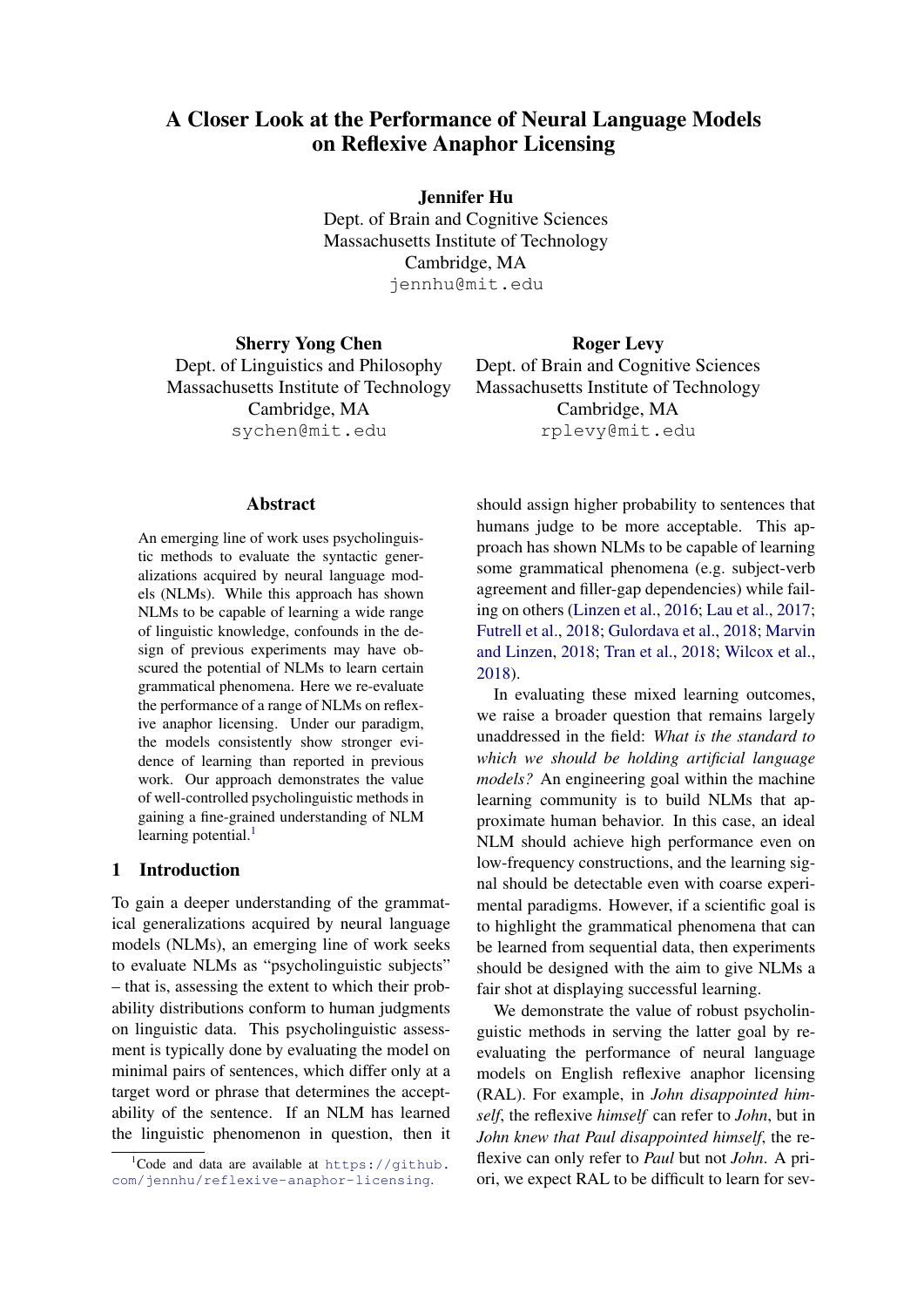eral reasons. From a theoretical perspective, multiple syntactic constraints are simultaneously operative in RAL, which may increase the complexity of the representation that needs to be learned (see Section [2.1\)](#page-1-0). In addition, the appearance of a reflexive is never obligatory based on the preceding context – that is, while a reflexive requires an antecedent NP licensor, an antecedent NP never requires a reflexive downstream (see Section [2.2\)](#page-1-1).

Previous studies have shown NLMs to fail at RAL in various syntactic configurations [\(Futrell](#page-9-2) [et al.,](#page-9-2) [2018;](#page-9-2) [Marvin and Linzen,](#page-9-4) [2018\)](#page-9-4). We take a closer look at these previously reported failures, conducting new experiments that control for confounding variables and creating new materials that are compatible with small-vocabulary NLMs. Our experiments detect stronger evidence of learning than reported in previous work, demonstrating the value of robust psycholinguistic methods in studying the potential of NLMs to learn complex syntactic phenomena.

### 2 Background

### <span id="page-1-0"></span>2.1 Reflexive anaphor licensing (RAL)

English reflexive anaphors are licensed only when two different structural constraints are both satisfied, which we refer to as LOCALITY and C-COMMAND. These two constraints are independently motivated on theoretical grounds and underlie many syntactic configurations (e.g. [Rein](#page-9-5)[hart,](#page-9-5) [1983;](#page-9-5) [Rizzi,](#page-9-6) [2013\)](#page-9-6).

LOCALITY stipulates that the matching antecedent must be in the same clause as the reflexive. C-COMMAND requires the matching antecedent to be in a c-commanding relation with the reflexive [\(Reinhart,](#page-9-7) [1981;](#page-9-7) [Chomsky,](#page-8-0) [1993\)](#page-8-0). For present purposes, it is sufficient to define ccommand as the following: if a node has any sibling nodes in a syntax tree, then it c-commands its siblings and all of their descendants; if a node has no siblings, then it c-commands everything its parent c-commands.

To illustrate these two constraints, Figure [1](#page-1-2) shows the syntax tree for the sentence *The fathers said the women near the boys saw themselves*. This sentence contains three noun phrases (NPs) that could potentially act as an antecedent for *themselves*, but only one of them satisfies both structural requirements of RAL: (1) the higher subject NP<sup>1</sup> *the fathers* c-commands *themselves* but is not within the local clause, violating LO-

<span id="page-1-2"></span>

Figure 1: Syntax tree for example sentence. While each NP agrees in number with the reflexive *themselves*, only  $NP<sub>2</sub>$  occurs in a position that can license it.

CALITY; (2) the lower subject  $NP<sub>2</sub>$  *the women* ccommands *themselves* locally, licensing the reflexive; (3) the linearly closest NP<sup>3</sup> *the boys* is within the local clause, but violates C-COMMAND since it is inside a prepositional phrase inside  $NP<sub>2</sub>$ . Thus, NP<sup>2</sup> *the women* is the only possible licensor for the reflexive *themselves*.

We frame our experiments in terms of the two syntactic constraints involved in RAL, i.e. LO-CALITY and C-COMMAND. This is typically done when testing the linguistic knowledge of humans, in order to probe the nature of linguistic generalizations that are being drawn across different types of constructions. In following this convention, we do not intend to claim the NLMs are learning these abstract structural properties per se.

### <span id="page-1-1"></span>2.2 Distribution of reflexive anaphors

The presence of a reflexive anaphor is never obligatory, in the sense that nothing in the preceding context deterministically predicts an upcoming reflexive. This contrasts with other syntactic dependencies, where the two elements of the dependency mutually require each other. In subjectverb agreement, for example, a subject NP sets the expectation for a downstream verb that agrees in number, and the verb requires a matching subject. This is also the case for less frequent constructions such as filler-gap dependencies, where the appearance of a filler *wh*-word sets the expectation for a gap, and the presence of a gap requires a preceding filler. This property does not hold for reflexive anaphors, as an NP never requires the appear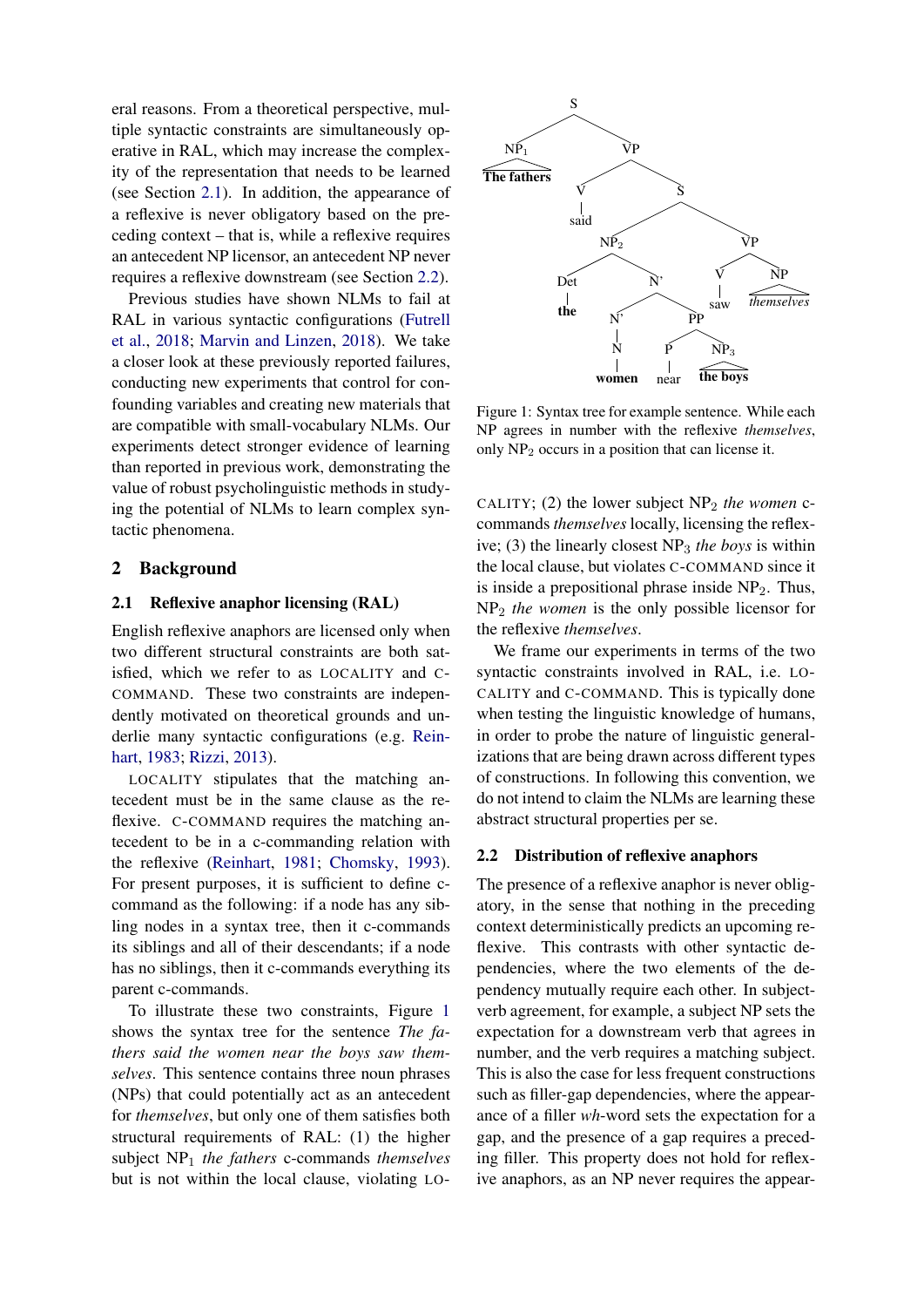ance of a reflexive downstream. Thus, given an upstream reflexive licensor, there is high variance in the downstream contexts.

Furthermore, although we are interested in reflexive anaphors that occur in an argument position, these pronouns can also occur as an intensifier adjoining right next to an NP, as in *The president himself signed my book*. Since the intensifier usage does not obey the same structural constraints, it has a different distribution from the anaphor usage. Both of the factors discussed above pose a challenge for NLMs to learn a robust representation for RAL.

### <span id="page-2-2"></span>2.3 Paradigms in previous work

Previous work evaluating the ability of neural language models to learn RAL primarily builds upon the paradigms introduced in [Marvin and Linzen](#page-9-4) [\(2018\)](#page-9-4) and [Futrell et al.](#page-9-2) [\(2018\)](#page-9-2). Both studies conclude that NLMs fail to learn the appropriate licensing conditions for reflexives.

In particular, [Marvin and Linzen](#page-9-4) [\(2018\)](#page-9-4) test whether NLMs learn RAL in relative clauses and sentential complements. Consider the following sample items (1) and (2) from their study:

- (1) The bankers who the pilot embarrassed hurt \*himself / themselves.
- (2) The bankers thought the pilot embarrassed himself / \*themselves.

In (1), the reflexive *himself* cannot be licensed by *the pilot* because *the pilot* is inside a relative clause, thus violating both LOCALITY and C-COMMAND. In (2), the reflexive *themselves* is embedded in a sentential complement, so the longdistance subject *the bankers* cannot license the reflexive for violating LOCALITY.

As is typical in psycholinguistic evaluation of NLMs, previous RAL studies calculate accuracy as the proportion of trials where the model assigns higher probability to the correct reflexive given the prefix, compared to another reflexive that would make the sentence ungrammatical. Since [Marvin](#page-9-4) [and Linzen](#page-9-4) [\(2018\)](#page-9-4) and [Futrell et al.](#page-9-2) [\(2018\)](#page-9-2) test number and gender agreement, respectively, [Mar](#page-9-4)[vin and Linzen](#page-9-4) compare the probability of *himself* /*herself* vs. *themselves*, while [Futrell et al.](#page-9-2) compare the probability of *himself* vs. *herself*.

While the failures reported by these studies have been taken as evidence of the limits of NLM learning, they might be attributed to confounding factors in the design of the experiments. As discussed above, previous studies measure accuracy by comparing the probability assigned to different target reflexives given the same context. However, in many standard training corpora, the reflexive pronouns *themselves*, *himself*, and *herself* differ dramatically in frequency, leading to an asymmetry in unigram probabilities (Table [2\)](#page-5-0). This presents a confound, as all models are likely to implicitly factor unigram probabilities when estimating con-ditional probabilities in context.<sup>[2](#page-2-0)</sup> Thus, even if a model has learned correct generalizations about the relevant features of the context, these generalizations could be obscured by large differences in unigram frequency.

In addition, both [Marvin and Linzen](#page-9-4) [\(2018\)](#page-9-4) and [Futrell et al.](#page-9-2) [\(2018\)](#page-9-2) use profession nouns that are almost all stereotypically male (e.g. *banker*, *senator*). However, many of these nouns occur with low frequency in standard training datasets, so existing materials cannot be used to test RAL learning in models with relatively small vocabularies.

To re-evaluate NLM learning potential of RAL, we conduct new experiments that mitigate the issues raised by unigram probability asymmetries and stereotypically gendered nouns. We describe our methods in Section [3.](#page-2-1)

### <span id="page-2-1"></span>3 Experimental design

Psycholinguistic evaluation of language models typically measures accuracy as the proportion of trials in which the model correctly assigns higher probability to the grammatical sentence in a minimal pair. This probability differential is affected not only by the expectations set by the context, but also by the unigram probabilities of the target words (in the case of RAL, *themselves*, *himself*, and *herself*). To avoid this issue, we keep the target reflexive fixed and vary the preceding lexical items in each condition.

### 3.1 Conditions

Each sentence in our test suites has two NPs, a verb, and a target reflexive, as well as material that modulates the syntactic state (e.g. the onset of a relative clause). One NP is in a position that can license a reflexive, and the other NP is not. Our experiments have the following three conditions:

<span id="page-2-0"></span> $2A$  unigram frequency is one of the easiest things for a neural model to learn, e.g. as the bias term in the output layer.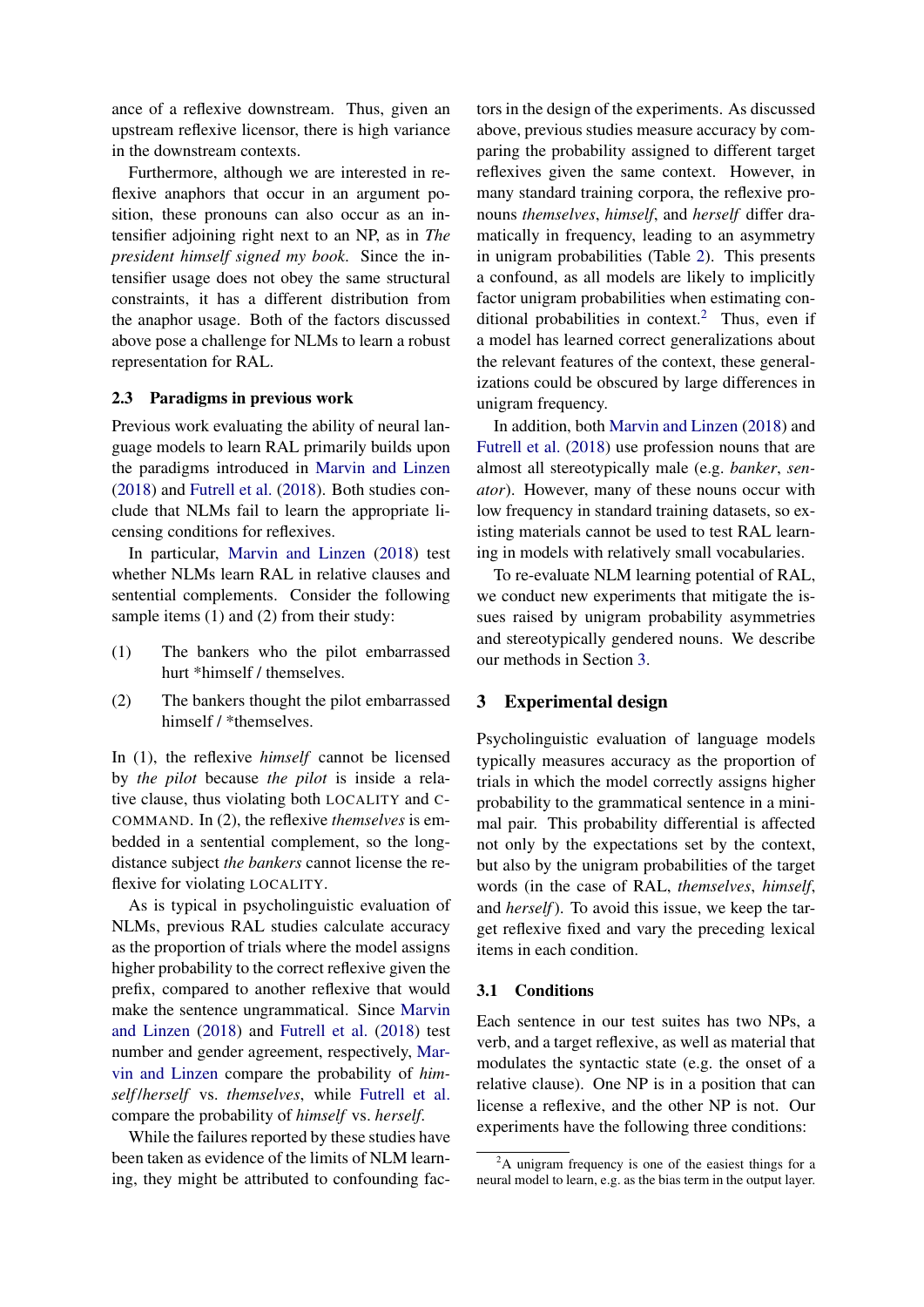- Baseline: Both NPs match the number feature of the target reflexive. The sentence is grammatical.
- Distractor: The NP in the licensing position matches the number of the target, but the other NP mismatches. The sentence is still grammatical, but contains distracting material.
- Ungrammatical: The NP in the licensing position mismatches the number of the target. The sentence is ungrammatical.

We choose to test number instead of gender feature agreement (cf. [Futrell et al.,](#page-9-2) [2018\)](#page-9-2) because we believe models are more likely to learn a representation of number than gender, as number is more frequently marked than gender in English. There is also evidence of NLMs learning other number-based dependencies such as subject-verb agreement [\(Linzen et al.,](#page-9-0) [2016\)](#page-9-0).

### <span id="page-3-1"></span>3.2 Evaluation metric

Our accuracy calculation involves a three-way comparison. For a given item, the model makes a correct prediction if the probability of the target reflexive in the Ungrammatical condition is lower than the probability of the target in *both* the Distractor and Baseline conditions. Accuracy is the proportion of items in the experiment for which the model makes the correct prediction. If the probability of the target is the same across conditions, then the prediction is considered correct with probability 1/3. Under this measure, chance performance is 33.33%, in contrast to the 50% from existing paradigms that compare grammatical vs. ungrammatical constructions.

### 3.3 Lexical items

Nouns Previous studies on RAL use nouns denoting professions often associated with stereotypical gender, such as *lumberjack* and *hairdresser* [\(Futrell et al.,](#page-9-2) [2018;](#page-9-2) [Marvin and Linzen,](#page-9-4) [2018\)](#page-9-4). $3$ However, these nouns are not inherently gendered, and manipulating the gender of the reflexive does not change the grammaticality of the sentence. Instead, we use high-frequency nouns with lexicalized gender, such as *man* and *woman*. This allows us to extend our paradigm to models with smaller vocabularies (see Section [4\)](#page-4-0), for which

many profession nouns are out-of-vocabulary (e.g. *hairdresser*). This also ensures that our experiments can be replicated with future corpora, as the stereotypical gender of occupations represented in word embeddings can vary across time and cultures [\(Garg et al.,](#page-9-9) [2018\)](#page-9-9). We selected a total of 10 nouns (5 female and 5 male), with the female and male nouns balanced for frequency of occurrence in the Wikipedia corpus (see Table [2\)](#page-5-0).

Verbs We first manually constructed a list of commonly used reflexive verbs. Using this list, we calculated the relative frequency of their occurrences within a reflexive construction in the Wikipedia corpus, and selected the most frequent ones. We also selected the most frequent verbs by their raw counts in the corpus. A total of 15 verbs were selected using this method.

Counterbalancing To ensure that vocabulary differences in preceding context do not confound the observed effects on the target reflexive, we counterbalance the position of nouns such that each noun occurs in a licensing and a nonlicensing position equally often. Consequently, each stimulus item has several variants, where the nouns are equally distributed across positions. Each noun also appears with each of the verbs equally often across items.

# 3.4 Logic of experiments

In Experiment 1, we first perform a loose replication of [Marvin and Linzen](#page-9-4) [\(2018\)](#page-9-4) by adapting their materials into our experimental paradigm. The experiment includes relative clause and sentential complement constructions, which we test in Experiments 1a and 1b, respectively. To construct the materials, we crossed 10 nouns with 7 matrix verbs from the original [Marvin and Linzen](#page-9-4) study, resulting in a total of 70 items per pronoun.

As discussed in Section [2.3,](#page-2-2) one issue with previous studies is the choice to use lexical items with stereotypical gender. In subsequent experiments, we create new test suites with materials using lexicalized gender. In Experiments 2a and 2b, we use our new materials to test relative clause and sentential complement constructions, respectively, for comparison with Experiments 1a and 1b.

Since the relative clause construction tests both LOCALITY and C-COMMAND and the sentential complement construction only tests LOCALITY, we test prepositional phrases in Experiment 3 to isolate the effect of C-COMMAND. We cross 4

<span id="page-3-0"></span><sup>&</sup>lt;sup>3</sup>RNNs have been shown to learn NP stereotypical gender [\(Rudinger et al.,](#page-9-8) [2018\)](#page-9-8).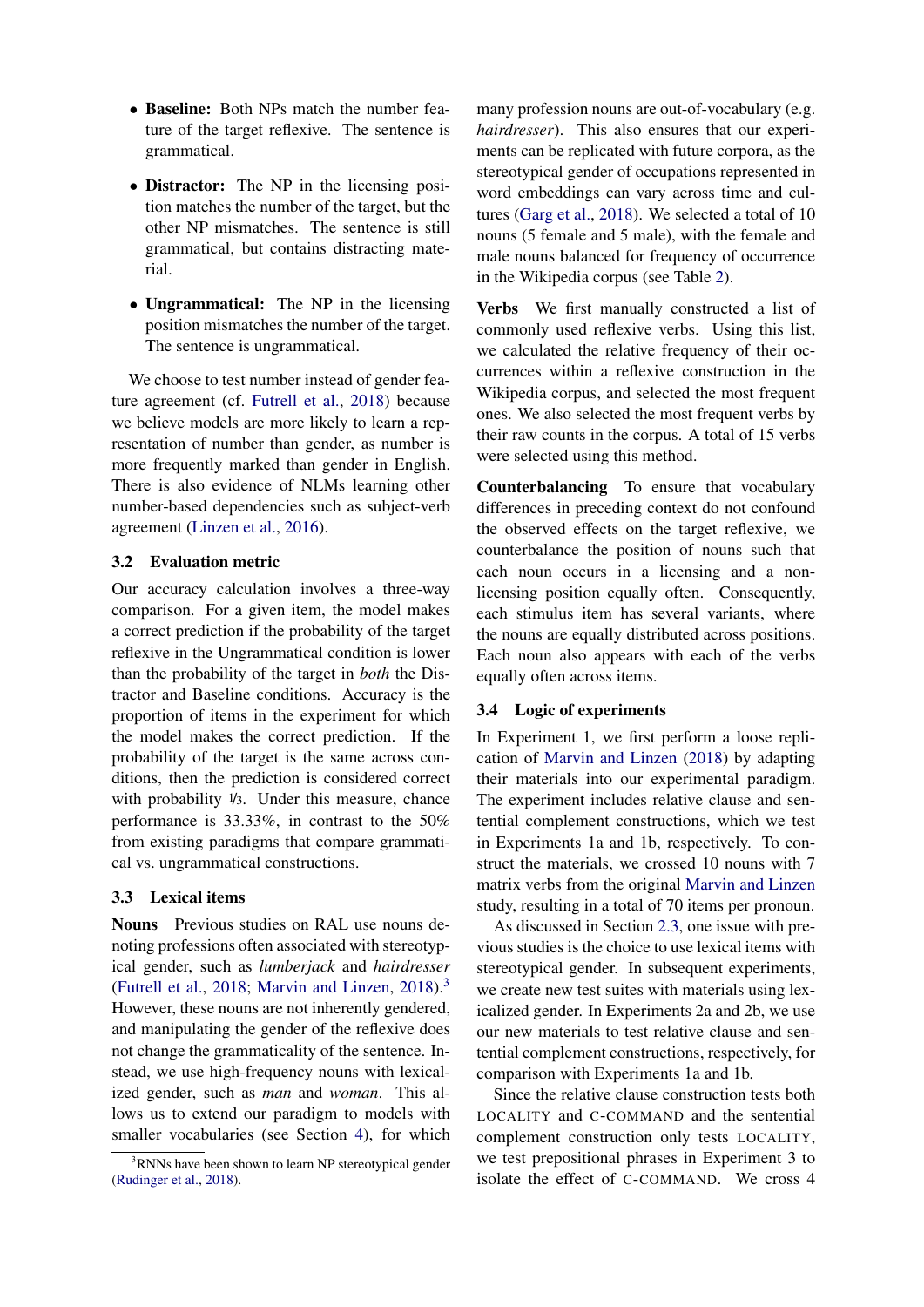<span id="page-4-2"></span>

|                                 | Condition       | Example sentence                                                         |
|---------------------------------|-----------------|--------------------------------------------------------------------------|
| <b>LOCALITY &amp; C-COMMAND</b> |                 |                                                                          |
| Relative clause (M&L)           | Grammatical     | The bankers who the pilot embarrassed hurt themselves                    |
|                                 | Ungrammatical   | *The bankers who the pilot embarrassed hurt herself                      |
| Relative clause (Exp. 1a)       | <b>Baseline</b> | The {banker, pilot} that the {pilot, banker} embarrassed hurt herself    |
|                                 | Distractor      | The {banker, pilot} that the {pilots, bankers} embarrassed hurt herself  |
|                                 | Ungrammatical   | *The {bankers, pilots} that the {pilot, banker} embarrassed hurt herself |
| Relative clause (Exp. 2a)       | <b>Baseline</b> | The ${mother, girl}$ that the ${girl, mother}$ liked saw herself         |
|                                 | Distractor      | The {mother, girl} that the {girls, mothers} liked saw herself           |
|                                 | Ungrammatical   | *The {mothers, girls} that the {girl, mother} liked saw herself          |
| <b>LOCALITY ONLY</b>            |                 |                                                                          |
| Sentential complement (M&L)     | Grammatical     | The bankers thought the pilot hurt herself                               |
|                                 | Ungrammatical   | *The bankers thought the pilot hurt themselves                           |
| Sentential complement (Exp. 1b) | <b>Baseline</b> | The {banker, pilot} said that the {pilot, banker} hurt herself           |
|                                 | Distractor      | The {bankers, pilots} said that the {pilot, banker} hurt herself         |
|                                 | Ungrammatical   | *The {banker, pilot} said that the {pilots, bankers} hurt herself        |
| Sentential complement (Exp. 2b) | <b>Baseline</b> | The ${mother, girl}$ said that the ${girl}$ , mother $}$ saw herself     |
|                                 | Distractor      | The {mothers, girls} said that the {girl, mother} saw herself            |
|                                 | Ungrammatical   | *The {mother, girl} said that the {girls, mothers} saw herself           |
| <b>C-COMMAND ONLY</b>           |                 |                                                                          |
| Prepositional phrase (Exp. 3)   | <b>Baseline</b> | The ${mother, girl}$ near the ${girl, mother}$ saw herself               |
|                                 | Distractor      | The {mother, girl} near the {girls, mothers} saw herself                 |
|                                 | Ungrammatical   | *The {mothers, girls} near the {girl, mother} saw herself                |

Table 1: Sample stimuli for *herself* in our experiments and the original [Marvin and Linzen](#page-9-4) ("M&L") study.

nouns with 15 verbs, resulting in 60 items for each pronoun in each of Experiments 2 and 3.[4](#page-4-1) Table [1](#page-4-2) shows sample items for Experiments 1-3 along with corresponding items from the original [Mar](#page-9-4)[vin and Linzen](#page-9-4) [\(2018\)](#page-9-4) study.

# <span id="page-4-0"></span>4 Language models

We evaluate RAL in six neural language models, as well as a baseline *n*-gram model. Together, the models cover a range of vocabulary sizes, architectures, and inductive biases (Table [2\)](#page-5-0). Our goal here is not to draw general conclusions about certain architectures or training regimes, but to present results across a diverse set of models, including those that were previously untestable due to experimental design.

GRNN and JRNN Recurrent neural networks (RNNs; [Elman,](#page-9-10) [1990;](#page-9-10) [Mikolov et al.,](#page-9-11) [2010\)](#page-9-11) perform well in language modeling, with long shortterm memory (LSTM) networks [\(Hochreiter and](#page-9-12) [Schmidhuber,](#page-9-12) [1997;](#page-9-12) [Sundermeyer et al.,](#page-9-13) [2012\)](#page-9-13) be-

ing the most popular variant. We test two LSTMs that differ significantly in vocabulary size and have been shown to learn syntactic dependencies to varying degrees of success. The [Gulordava et al.](#page-9-3) [\(2018\)](#page-9-3) LSTM ("GRNN") was trained on a subset of English Wikipedia with 90M training tokens. The [Jozefowicz et al.](#page-9-14) [\(2016\)](#page-9-14) LSTM ("JRNN") was trained on the One Billion Word Benchmark [\(Chelba et al.,](#page-8-1) [2013\)](#page-8-1). JRNN additionally has convolutional neural network character input embeddings.

Transformer-XL and BERT Next, we test two models based on the Transformer architecture [\(Vaswani et al.,](#page-10-2) [2017\)](#page-10-2). Transformer-XL ("TransXL"; [Dai et al.,](#page-8-2) [2019\)](#page-8-2) reuses the hidden states obtained in previous segments, which facilitates modeling of long-term dependencies. BERT [\(Devlin et al.,](#page-9-15) [2018\)](#page-9-15) is bi-directional, in that it is trained to predict the identity of masked words based on the preceding and following context.<sup>5</sup> Both models were trained on document-level corpora instead of shuffled sentences: WikiText-103

<span id="page-4-1"></span><sup>&</sup>lt;sup>4</sup>To counterbalance the position of the nouns, there are 6 variants of each item (2 per condition) for *himself* and *herself*, and 12 variants of each item (4 per condition) for *themselves*.

<span id="page-4-3"></span> $5$ We use the small, uncased version of BERT (BERT<sub>BASE</sub>) with no fine-tuning after the initial pre-training tasks.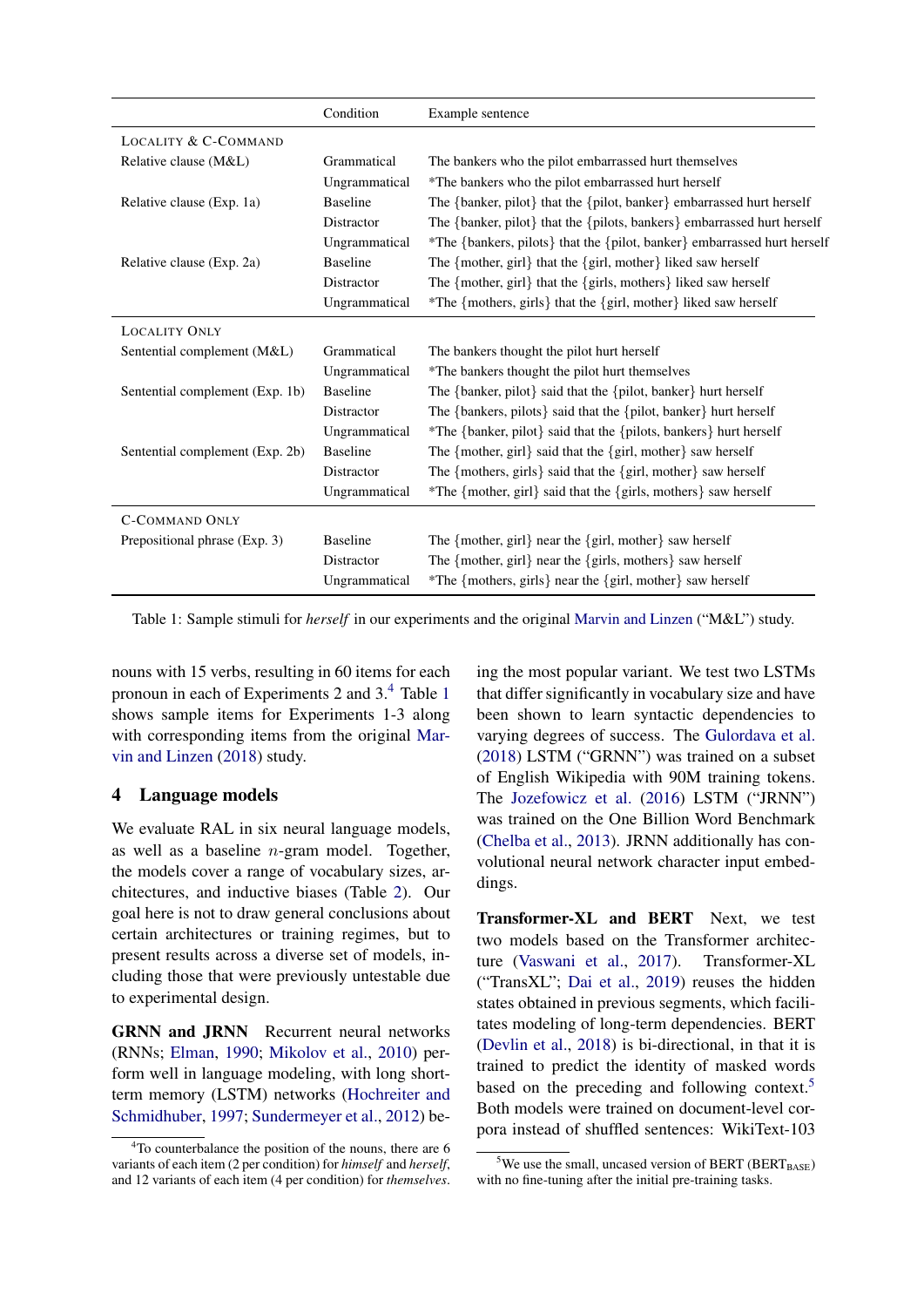<span id="page-5-0"></span>

| Model       | Architecture | Training data            | Training tokens | Vocab size | themselves               | himself | herself |
|-------------|--------------|--------------------------|-----------------|------------|--------------------------|---------|---------|
| <b>BERT</b> | Transformer  | BooksCorpus, Wikipedia   | 3.3B            | 30K        | $\overline{\phantom{0}}$ |         |         |
| TransXL     | Transformer  | WikiText-103             | 103M            | 267K       | 9Κ                       | 20K     | 5Κ      |
| <b>JRNN</b> | <b>LSTM</b>  | 1B Word Benchmark        | 1B              | 800K       | 103K                     | 124K    | 34K     |
| <b>GRNN</b> | <b>LSTM</b>  | Wikipedia                | 90M             | 50K        | 10K                      | 17K     | 4Κ      |
| TinyLSTM    | <b>LSTM</b>  | PTB $\S2-21$ (terminals) | 950K            | 23K        | 114                      | 95      | 12      |
| <b>RNNG</b> | <b>RNNG</b>  | PTB $\S2-21$ (trees)     | 950K            | 23K        | 114                      | 95      | 12      |
| 5-gram      | $n$ -gram    | Wikipedia                | 90M             | 50K        | 10K                      | 17K     | 4Κ      |

Table 2: Language models evaluated in our experiments, along with raw frequency counts of reflexives in the training data. Pre-training data was not publicly released for BERT.

[\(Merity et al.,](#page-9-16) [2017\)](#page-9-16) for TransXL, and a combination of BooksCorpus [\(Zhu et al.,](#page-10-3) [2015\)](#page-10-3) and Wikipedia for BERT. Recent work has shown BERT to perform well on reflexive constructions [\(Goldberg,](#page-9-17) [2019\)](#page-9-17).

RNNG and TinyLSTM The last two neural models in our test suite have identical vocabularies but differing inductive biases: a recurrent neural network grammar ("RNNG"; [Dyer et al.,](#page-9-18) [2016\)](#page-9-18) and a vanilla LSTM ("TinyLSTM"). Both models were trained on the 1-million-word English Penn Treebank *§*2-21 [\(Marcus et al.,](#page-9-19) [1993\)](#page-9-19), but TinyLSTM is only trained on the terminal word sequences, while RNNG is trained on the full annotations, which contain complete constituency parses. This minimal difference allows us to observe the effect of structural supervision, which has been shown to be beneficial in acquiring certain grammatical dependencies [\(Kuncoro et al.,](#page-9-20) [2017;](#page-9-20) [Wilcox et al.,](#page-10-4) [2019\)](#page-10-4). Crucially, the vocabulary of these models is too small to acommodate the lexical items used in previous RAL studies.

*n*-gram As a baseline, we test a 5-gram model trained on the same Wikipedia data as GRNN. We use Kneser-Ney smoothing to perform backoff.

### 4.1 Computing word probabilities

In practice, we calculate accuracy (see Section [3.2\)](#page-3-1) by comparing differentials in log probability space at the target pronoun. To obtain the log probability of word *w<sup>i</sup>* assigned by the LSTMs and Transformer models, we compute

$$
\log_2 p(w_i|h_{i-1}),\tag{1}
$$

where  $h_{i-1}$  is the model's hidden state before observing  $w_i$ . This probability is calculated from the model's softmax activation.

To obtain the log probability of  $w_i$  in the RNNG, we follow the method used in [Hale et al.](#page-9-21) [\(2018\)](#page-9-21). We use word-synchronous beam search [\(Stern et al.,](#page-9-22) [2017\)](#page-9-22) to find the most likely incremental parses, and sum their forward probabilities to approximate  $P(w_1, \ldots, w_{i+1})$  and  $P(w_1, \ldots, w_{i-1})$ . We use 100 for the action beam size and 10 for the word beam size.

In contrast to the other models in our test suite, BERT is bi-directional. To obtain the log probability of *wi*, we first feed BERT a sentence with *w<sup>i</sup>* masked out and obtain the word predictions for the masked position. This gives us a probability distribution over words. In practice, since the target reflexive in our items always occurs directly before the final token '.', we do not expect the right context to modulate predictions about the target differently across conditions.

# 5 Results

# 5.1 Experiment 1: [Marvin and Linzen](#page-9-4) [\(2018\)](#page-9-4)

The original materials of [Marvin and Linzen](#page-9-4) [\(2018\)](#page-9-4) use profession nouns that are stereotypically male. Since these nouns are out-ofvocabulary for RNNG and TinyLSTM, we run this experiment only on the large-vocabulary models (BERT, TransXL, JRNN, GRNN, 5-gram).

Exp. 1a: M&L relative clause We first investigate RAL learning in the relative clause construction (see Table [1\)](#page-4-2). Here, the NP inside the relative clause cannot license the reflexive, as such a relationship would violate both LOCALITY and C-COMMAND. Our design differs from [Marvin](#page-9-4) [and Linzen](#page-9-4) [\(2018\)](#page-9-4) in that we hold the reflexive anaphor constant while varying the context, with the position of the nouns counterbalanced.

Accuracy scores from the original study and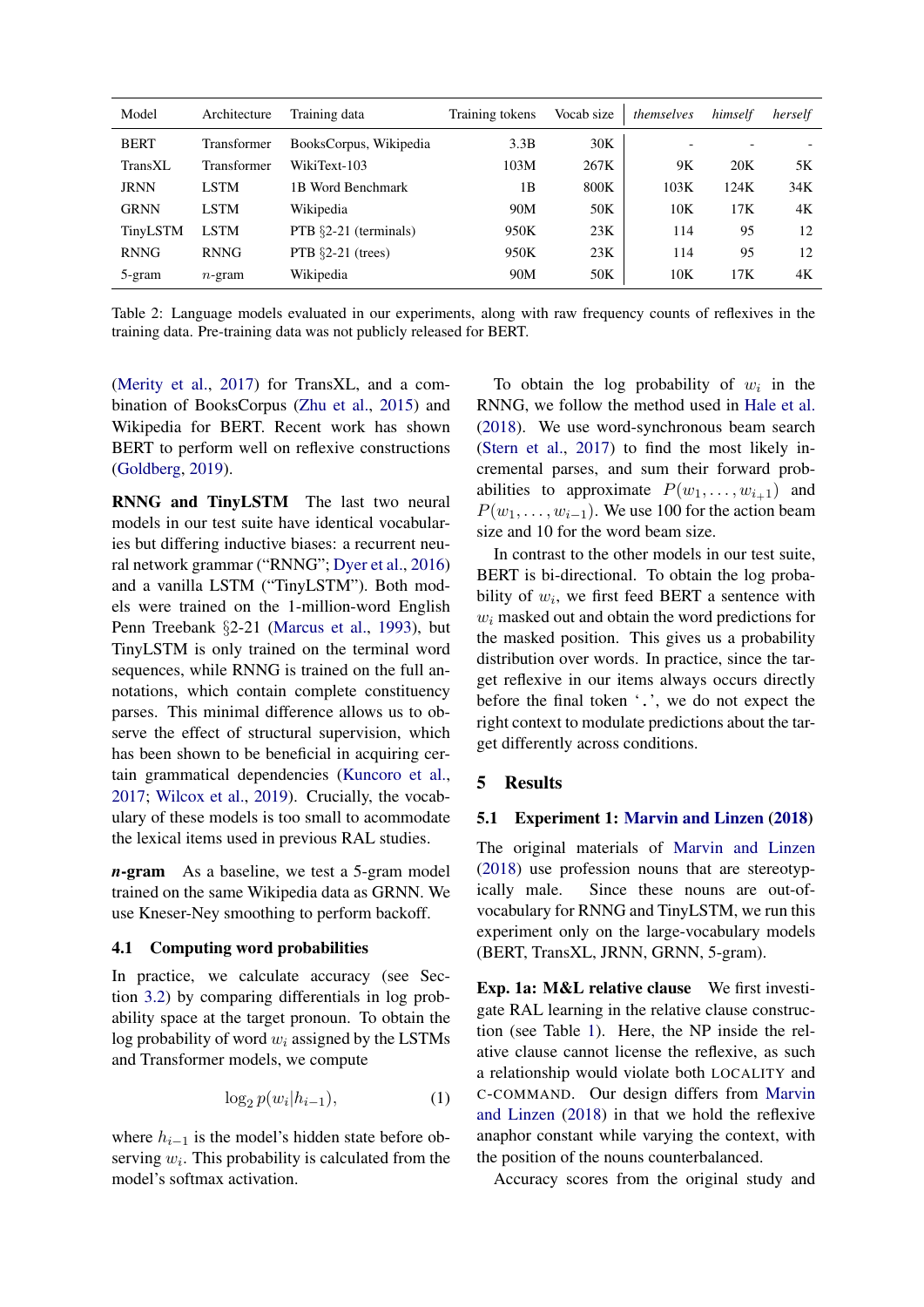<span id="page-6-0"></span>

|                                 | <b>BERT</b>      | TransXL         | <b>JRNN</b>     | <b>GRNN</b>     | TinyLSTM        | <b>RNNG</b>     | 5-gram  |
|---------------------------------|------------------|-----------------|-----------------|-----------------|-----------------|-----------------|---------|
| LOCALITY & C-COMMAND            |                  |                 |                 |                 |                 |                 |         |
| Relative clause (M&L)           | $0.80^{\dagger}$ |                 |                 | $0.55^*$        |                 |                 | $0.50*$ |
| Relative clause (Exp. 1a)       | 0.76<br>± 0.057  | 0.74<br>± 0.059 | 0.41<br>± 0.067 | 0.70<br>± 0.062 |                 |                 | 0.33    |
| Relative clause (Exp. 2a)       | 0.70<br>± 0.067  | 0.70<br>± 0.067 | 0.68<br>± 0.068 | 0.45<br>± 0.073 | 0.16<br>± 0.053 | 0.24<br>± 0.062 | 0.33    |
| <b>LOCALITY ONLY</b>            |                  |                 |                 |                 |                 |                 |         |
| Sentential complement (M&L)     | $0.98^{\dagger}$ |                 |                 | $0.86*$         |                 |                 | $0.50*$ |
| Sentential complement (Exp. 1b) | 0.95<br>± 0.029  | 0.91<br>± 0.038 | 0.96<br>± 0.026 | 1.00<br>$\pm 0$ |                 |                 | 0.33    |
| Sentential complement (Exp. 2b) | 0.98<br>± 0.022  | 0.92<br>± 0.039 | 0.97<br>± 0.026 | 0.99<br>± 0.013 | 0.82<br>± 0.057 | 0.88<br>± 0.047 | 0.33    |
| <b>C-COMMAND ONLY</b>           |                  |                 |                 |                 |                 |                 |         |
| Prepositional phrase (Exp. 3)   | 0.99<br>± 0.008  | 0.71<br>± 0.067 | 0.69<br>± 0.063 | 0.75<br>± 0.063 | 0.43<br>± 0.072 | 0.62<br>± 0.071 | 0.33    |

Table 3: Accuracy scores for each experiment, with 95% confidence intervals shown below where applicable. Accuracy is computed at the item-level for each pronoun, then averaged across all pronouns. Chance accuracy is 33.33%, except for entries marked with *†* or \*, where chance is 50%. The BERT results marked with *†* come from [Goldberg](#page-9-17) [\(2019\)](#page-9-17), while the GRNN and 5-gram results marked with \* come directly from [Marvin and Linzen](#page-9-4) [\(2018\)](#page-9-4). These results are also not directly comparable to each other due to the bi-directionality of BERT; see [Goldberg](#page-9-17) [\(2019\)](#page-9-17) and [Wolf](#page-10-5) [\(2019\)](#page-10-5) for details.

our Experiment 1 are reported in Table [3](#page-6-0) (top two rows). Accuracy is computed at the itemlevel for each pronoun, then averaged across all pronouns. Under our evaluation method, GRNN shows considerable improvement over what was reported in [Marvin and Linzen](#page-9-4) [\(2018\)](#page-9-4), while the 5-gram model remains at chance. While our metrics are not strictly comparable, the original study reports near-chance accuracy (55%  $\sim$  50%), while we report accuracy well above chance (70%  $\gg$ 33.33%). BERT achieves slightly lower accuracy under our paradigm than was reported in [Gold](#page-9-17)[berg](#page-9-17) [\(2019\)](#page-9-17) (76% vs. 80%); note, however, that our chance baseline is lower.

Exp. 1b: M&L sentential complement Next, we investigate RAL learning in the sentential complement construction. Here, the long-distance subject cannot license the reflexive embedded in a sentential complement, because such a relationship would violate LOCALITY (while satisfying C-COMMAND). As in Exp. 1a, our approach differs from [Marvin and Linzen](#page-9-4) [\(2018\)](#page-9-4) in that we hold the reflexive anaphor constant while varying the context, with the position of the nouns counterbalanced.

All large-vocabulary neural models perform near ceiling in our paradigm, despite our metric having a lower baseline. GRNN achieves 100%

accuracy, showing a marked improvement over previously reported results (Table [3\)](#page-6-0). Overall, the models exhibit the correct trend for the sentential complement construction (Exp. 1b), but the pattern is less clear for the relative clause construction (Exp. 1a). One possible explanation is that in a relative clause, the licensing NP is linearly farther away from the reflexive than the distracting NP; a global preference for linear proximity may have obscured learning of structural adjacency.

### 5.2 Experiment 2

The materials used in [Marvin and Linzen](#page-9-4) [\(2018\)](#page-9-4) (and our Experiment 1) involve items with stereotypically gendered nouns. This raises two potential issues: (1) gender biases may overshadow number mismatch effects, and (2) the materials can only be used to evaluate models with reasonably large vocabularies. As in Experiment 1, the design of Experiment 2 differs from [Marvin](#page-9-4) [and Linzen](#page-9-4) [\(2018\)](#page-9-4) in that we hold the reflexive anaphor constant while varying the context. In addition, we create new materials using nouns with lexicalized gender rather than stereotypical gender. This allows us to evaluate all seven models in our test suite.

Exp. 2a: Relative clause As in Exp. 1a, we first test RAL learning in the relative clause construc-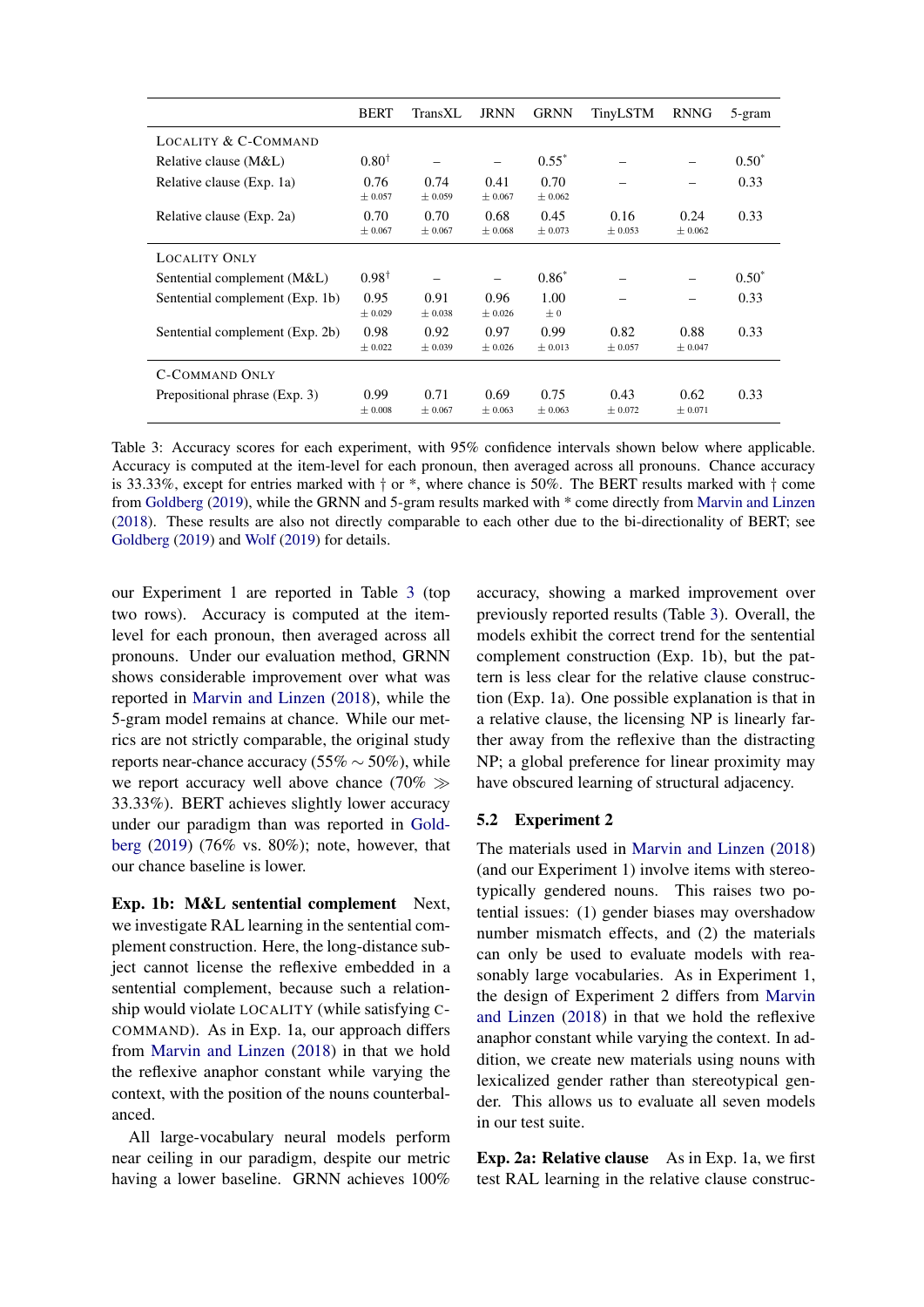<span id="page-7-0"></span>

Figure 2: Negative log probability differential at target reflexive in sentential complement construction. Error bars are bootstrapped 95% confidence intervals. Blue bars: Distractor-Baseline differential at target reflexive. Red bars: Ungrammatical-Baseline differential at target reflexive. If the models learn the correct generalization for RAL, then the red bars should be both positive and higher than the blue bars. Top (Exp. 1b:) Distractor-Baseline differential is significantly higher at *herself* than *himself* or *themselves*. The stimuli contain materials that are out-of-vocabulary for TinyLSTM and RNNG. Bottom (Exp. 2b): For the large-vocabulary models, the Distractor-Baseline differential is comparable across pronouns. For the small-vocabulary models, the differential is significantly higher at *herself*.

tion using our new set of materials. Accuracy scores are high for most of the large-vocabulary neural models (BERT, TransXL, JRNN) and above chance for GRNN, but at or below chance for the other models (Table [3\)](#page-6-0).

Exp. 2b: Sentential complement In Experiment 3, we test the sentential complement construction using our materials. As shown in Table [1,](#page-4-2) we place the reflexive inside a complement clause, such that either both c-commanding NPs match the number feature of the reflexive (Baseline), or there is one mismatching NP either in the non-local subject position (Distractor) or the local subject position (Ungrammatical).

All large-vocabulary neural models perform near ceiling (Table [3\)](#page-6-0). The small-vocabulary models RNNG and TinyLSTM achieve lower accuracy, but RNNG outperforms TinyLSTM.

#### 5.3 Experiment 3

Since previous studies have focused on the relative clause and sentential complement constructions, C-COMMAND has not been tested separately from LOCALITY. In Experiment 3, we hold LOCALITY constant while manipulating C-COMMAND by placing a distractor NP inside a non-c-commanding PP modifier in the local subject NP. No clausal boundary is introduced. As in Experiment 2, our approach differs from [Marvin](#page-9-4) [and Linzen](#page-9-4) [\(2018\)](#page-9-4) in that we hold the reflexive anaphor constant while varying the context, and we use nouns with lexicalized gender.

Accuracy scores are reported in the bottom section of Table [3.](#page-6-0) Performance is well above chance for all neural models except TinyLSTM. RNNG shows a clear advantage over TinyLSTM (62% vs. 43%).

### 5.4 Asymmetry between *himself* & *herself*

Thus far, we have reported accuracy scores averaged across the three reflexive pronouns (Table [3\)](#page-6-0). The three pronouns are weighted equally in the reported numbers, as accuracy is computed at the level of each item.

Next, we investigate differences in performance across reflexive anaphors. Figure [2](#page-7-0) shows the results of this cross-pronoun comparison for Experiments 1b and 2b, which both use the sentential complement construction (LOCALITY only). Blue bars show the Distractor-Baseline log probability differential at the target reflexive. Red bars show the Ungrammatical-Baseline log probability differential at the target reflexive. If the models learn the correct generalization for RAL, then the red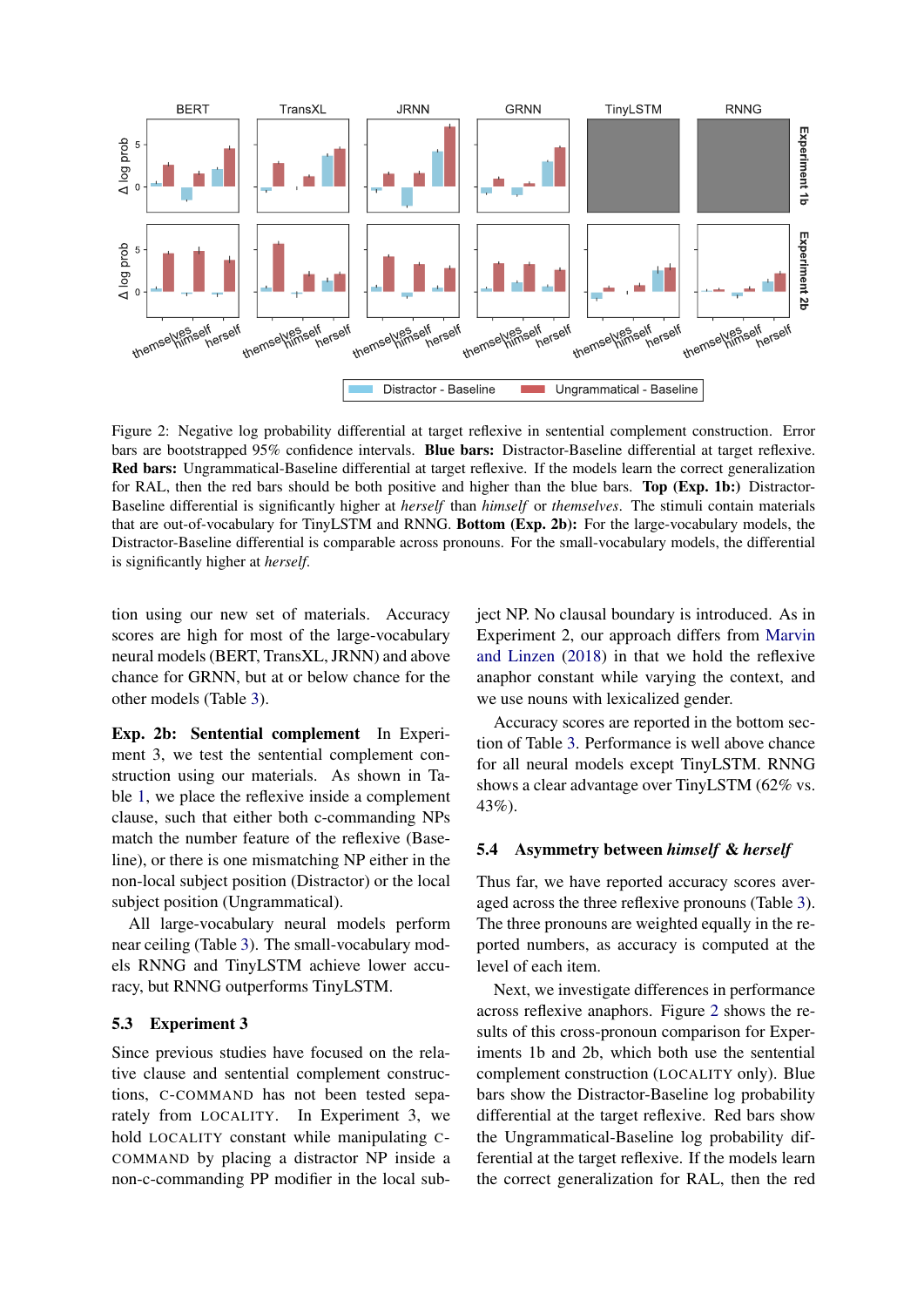bars should be both positive (i.e. above baseline) and higher than the blue bars.

In Experiment 1b, which uses profession nouns that are primarily associated with men, $<sup>6</sup>$  the</sup> Distractor-Baseline differential (blue bars) is significantly higher at *herself* than at *himself* or *themselves*. In contrast, in Experiment 2b, which uses nouns with lexicalized gender, there is only a significant difference between the Distractor-Baseline differentials at *himself* and *herself* for the small-vocabulary models TinyLSTM and RNNG.

We hypothesize that this can be attributed to the choice of vocabulary items. In the Distractor condition of Experiment 1, the distracting noun is plural and has stereotypically male gender (e.g. *senators*). The features of this noun partially match with *himself* (in stereotypical gender but not number), but match in neither feature with *herself*, leading to a higher Distractor-Baseline differential for *herself*. This is not an issue in Experiments 2 and 3, where all nouns match in gender feature with the target reflexive across conditions. However, training data with a low number of occurrences of *herself* can still lead to a high Distractor-Baseline differential, as is the case in Experiment 3 for TinyLSTM and RNNG.

This pattern may also result from a more general asymmetry between gender stereotypes: encountering *herself* after a stereotypically male noun is more surprising than encountering *himself* after a stereotypically female noun. Interestingly, asymmetry also manifests in human production biases, where gendered pronoun production and interpretation are not mutually calibrated [\(Boyce](#page-8-4) [et al.,](#page-8-4) [2019\)](#page-8-4).

### 6 Discussion

In this paper, we used new experiments to reevaluate the performance of neural language models on reflexive anaphor licensing. Our methods address issues in previous studies, such as unigram probability asymmetries between target pronouns and the choice to use nouns with stereotypical gender, which may have led to an underestimation of learning signal. The results suggest that NLMs are learning more about RAL than they have previously been given credit for, and demonstrates the value of robust psycholinguistic methods in highlighting the potential of NLMs to learn complex syntactic phenomena.

The value of our approach extends beyond RAL. If we seek to understand the linguistic generalizations that NLMs can *potentially* acquire, then we must design our experiments to give NLMs a fair shot at displaying successful learning, regardless of the phenomenon under study.

Of course, the generalizations acquired by NLMs may not be well characterized in linguistic terms such as LOCALITY and C-COMMAND, but rather properties of the data that are irrelevant to structural considerations. Further experiments will be required to deepen our understanding of the generalizations underlying the successes and failures of these models on this and other evaluation tasks. More generally, future work in this domain should carefully address hypotheses about language learning, keeping in mind complementary questions that arise from engineering and scientific agendas.

### Acknowledgments

We would like to thank Tal Linzen, Peng Qian, and the anonymous reviewers for their insightful comments. J.H. is supported by an NSF Graduate Research Fellowship.

### References

- <span id="page-8-4"></span>Veronica Boyce, Titus von der Malsburg, Till Poppels, and Roger Levy. 2019. Remember 'him', forget 'her': Gender bias in the comprehension of pronomial referents. In *32nd Annual CUNY Conference on Human Sentence Processing*.
- <span id="page-8-5"></span>Bureau of Labor Statistics. 2017. Labor force statistics from the current population survey.
- <span id="page-8-1"></span>Ciprian Chelba, Tomas Mikolov, Mike Schuster, Qi Ge, Thorsten Brants, Phillipp Koehn, and Tony Robinson. 2013. [One billion word benchmark for measur](http://arxiv.org/abs/1312.3005)[ing progress in statistical language modeling.](http://arxiv.org/abs/1312.3005) Technical report, Google.
- <span id="page-8-0"></span>Noam Chomsky. 1993. *Lectures on government and binding: The Pisa lectures*. 9. Walter de Gruyter.
- <span id="page-8-2"></span>Zihang Dai, Zhilin Yang, Yiming Yang, Jaime G. Carbonell, Quoc V. Le, and Ruslan Salakhutdinov. 2019. [Transformer-XL: Attentive language models](https://www.aclweb.org/anthology/P19-1285) [beyond a fixed-length context.](https://www.aclweb.org/anthology/P19-1285) *Proceedings of the 57th Annual Meeting of the Association for Computational Linguistics*, pages 2978–2988.

<span id="page-8-3"></span><sup>&</sup>lt;sup>6</sup>11 out of these 12 nouns are stereotypically male according to United States Census data [\(Bureau of Labor Statistics,](#page-8-5) [2017\)](#page-8-5).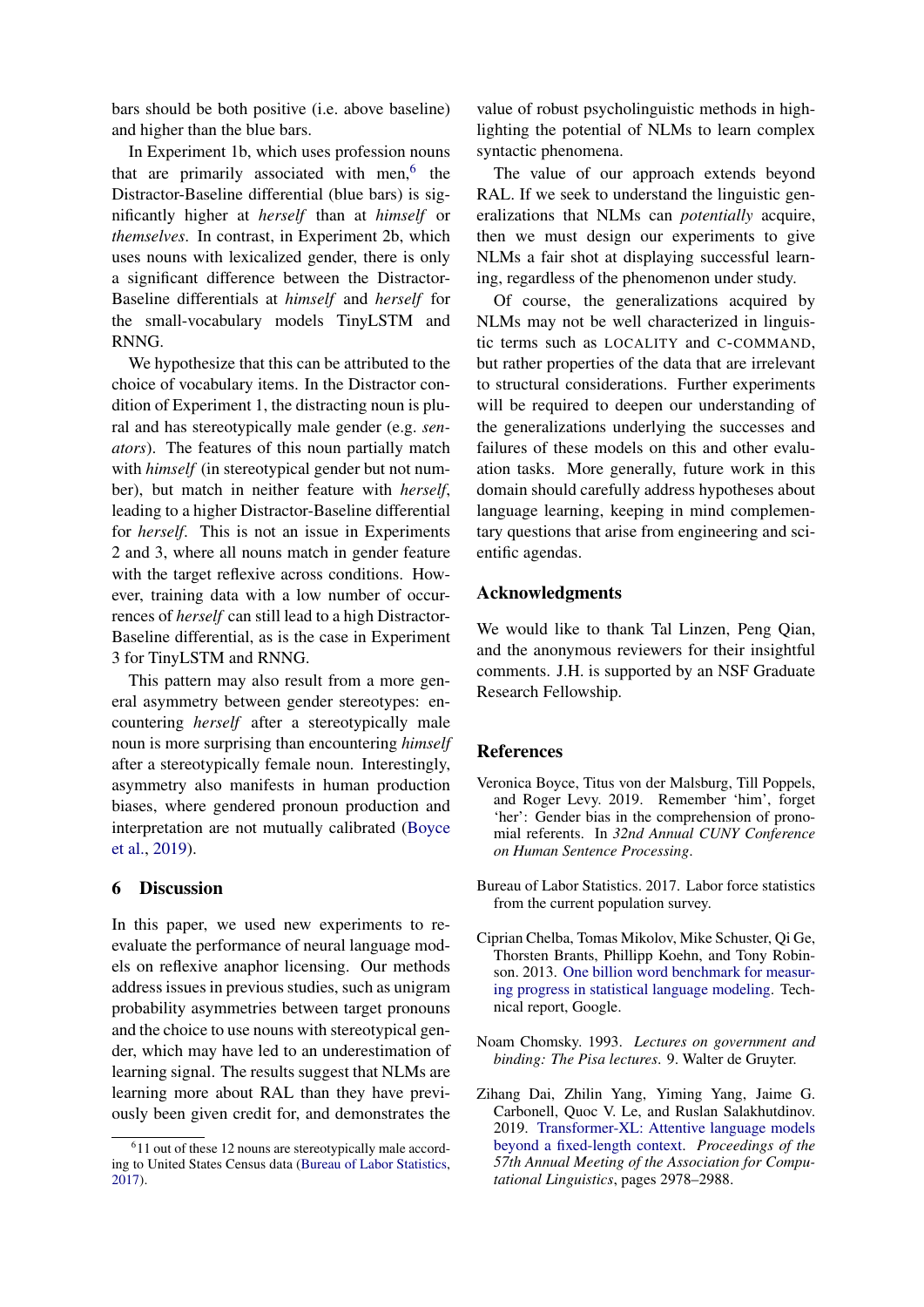- <span id="page-9-15"></span>Jacob Devlin, Ming-Wei Chang, Kenton Lee, and Kristina Toutanova. 2018. [BERT: pre-training of](https://www.aclweb.org/anthology/N19-1423) [deep bidirectional transformers for language un](https://www.aclweb.org/anthology/N19-1423)[derstanding.](https://www.aclweb.org/anthology/N19-1423) In *Proceedings of the 2018 Conference of the North American Chapter of the Association for Computational Linguistics: Human Language Technologies, Volume 1 (Long Papers)*, pages 4171–4186, Minneapolis, Minnesota. Association for Computational Linguistics.
- <span id="page-9-18"></span>Chris Dyer, Adhiguna Kuncoro, Miguel Ballesteros, and Noah A. Smith. 2016. [Recurrent neural network](http://arxiv.org/abs/1602.07776) [grammars.](http://arxiv.org/abs/1602.07776) *CoRR*, abs/1602.07776.
- <span id="page-9-10"></span>Jeffrey L. Elman. 1990. [Finding structure in time.](https://doi.org/10.1207/s15516709cog1402_1) *Cognitive Science*, 14(2):179–211.
- <span id="page-9-2"></span>Richard Futrell, Ethan Wilcox, Takashi Morita, and Roger Levy. 2018. [RNNs as psycholinguistic sub](http://arxiv.org/abs/1809.01329)[jects: Syntactic state and grammatical dependency.](http://arxiv.org/abs/1809.01329) *CoRR*, abs/1809.01329.
- <span id="page-9-9"></span>Nikhil Garg, Londa Schiebinger, Dan Jurafsky, and James Zou. 2018. [Word embeddings quantify](https://doi.org/10.1073/pnas.1720347115) [100 years of gender and ethnic stereotypes.](https://doi.org/10.1073/pnas.1720347115) *Proceedings of the National Academy of Sciences*, 115(16):E3635–E3644.
- <span id="page-9-17"></span>Yoav Goldberg. 2019. [Assessing BERT's syntactic](http://arxiv.org/abs/1901.05287) [abilities.](http://arxiv.org/abs/1901.05287) *CoRR*, abs/1901.05287.
- <span id="page-9-3"></span>Kristina Gulordava, Piotr Bojanowski, Edouard Grave, Tal Linzen, and Marco Baroni. 2018. [Colorless](https://doi.org/10.18653/v1/N18-1108) [green recurrent networks dream hierarchically.](https://doi.org/10.18653/v1/N18-1108) In *Proceedings of the 2018 Conference of the North American Chapter of the Association for Computational Linguistics: Human Language Technologies, Volume 1 (Long Papers)*, pages 1195–1205, New Orleans, Louisiana. Association for Computational Linguistics.
- <span id="page-9-21"></span>John Hale, Chris Dyer, Adhiguna Kuncoro, and Jonathan R. Brennan. 2018. Finding syntax in human encephalography with beam search. In *Proceedings of the 56th Annual Meeting of the Association for Computational Linguistics (Long Papers)*, pages 2727–2736, Melbourne, Australia. Association for Computational Linguistics.
- <span id="page-9-12"></span>Sepp Hochreiter and Jürgen Schmidhuber. 1997. [Long short-term memory.](https://doi.org/10.1162/neco.1997.9.8.1735) *Neural Computation*, 9(8):1735–1780.
- <span id="page-9-14"></span>Rafal Jozefowicz, Oriol Vinyals, Mike Schuster, Noam Shazeer, and Yonghui Wu. 2016. Exploring the limits of language modeling. *arXiv preprint arXiv:1602.02410*.
- <span id="page-9-20"></span>Adhiguna Kuncoro, Miguel Ballesteros, Lingpeng Kong, Chris Dyer, Graham Neubig, and Noah A. Smith. 2017. What do recurrent neural network grammars learn about syntax? In *Proceedings of the 15th Conference of the European Chapter of the Association for Computational Linguistics: Volume 1, Long Papers*, pages 1249–1258, Valencia, Spain. Association for Computational Linguistics.
- <span id="page-9-1"></span>Jey Han Lau, Alexander Clark, and Shalom Lappin. 2017. Grammaticality, acceptability, and probability: A probabilistic view of linguistic knowledge. *Cognitive Science*, 5:1202–1247.
- <span id="page-9-0"></span>Tal Linzen, Emmanuel Dupoux, and Yoav Goldberg. 2016. Assessing the ability of LSTMs to learn syntax-sensitive dependencies. In *Transactions of the Association for Computational Linguistics*, volume 4, pages 521–535.
- <span id="page-9-19"></span>Mitchell P. Marcus, Mary Ann Marcinkiewicz, and Beatrice Santorini. 1993. Building a large annotated corpus of English: The Penn Treebank. *Computational Linguistics*, 19:313–330.
- <span id="page-9-4"></span>Rebecca Marvin and Tal Linzen. 2018. [Targeted syn](http://tallinzen.net/media/papers/marvin_linzen_2018_emnlp.pdf)[tactic evaluation of language models.](http://tallinzen.net/media/papers/marvin_linzen_2018_emnlp.pdf) In *Proceedings of the 2018 Conference on Empirical Methods in Natural Language Processing*, pages 1192–1202, Brussels, Belgium. Association for Computational Linguistics.
- <span id="page-9-16"></span>Stephen Merity, Caiming Xiong, James Bradbury, and Richard Socher. 2017. Pointer sentinel mixture models. In *Proceedings of ICLR*.
- <span id="page-9-11"></span>Tomas Mikolov, Martin Karafiát, Lukas Burget, Jan Cernockỳ, and Sanjeev Khudanpur. 2010. Recurrent neural network based language model. In *Proceedings of the 11th Annual Conference of the International Speech Communication Association*, pages 1045–1048, Makuhari, Chiba, Japan.
- <span id="page-9-7"></span>Tanya Reinhart. 1981. Definite NP anaphora and ccommand domains. *Linguistic Inquiry*, 12(4):605– 635.
- <span id="page-9-5"></span>Tanya Reinhart. 1983. *Anaphora and semantic interpretation*. Routledge.

<span id="page-9-6"></span>Luigi Rizzi. 2013. Locality. *Lingua*, 130:169–186.

- <span id="page-9-8"></span>Rachel Rudinger, Jason Naradowsky, Brian Leonard, and Benjamin Van Durme. 2018. Gender bias in coreference resolution. In *Proceedings of the 2018 Conference of the North American Chapter of the Association for Computational Linguistics: Human Language Technologies*, pages 8–14, New Orleans, Louisiana. Association for Computational Linguistics.
- <span id="page-9-22"></span>Mitchell Stern, Daniel Fried, and Dan Klein. 2017. Effective inference for generative neural parsing. In *Proceedings of the 2017 Conference on Empirical Methods in Natural Language Processing*, pages 1695–1700. Association for Computational Linguistics.
- <span id="page-9-13"></span>Martin Sundermeyer, Ralf Schluter, and Hermann Ney. 2012. LSTM neural networks for language modeling. In *Thirteenth Annual Conference of the International Speech Communication Association*.